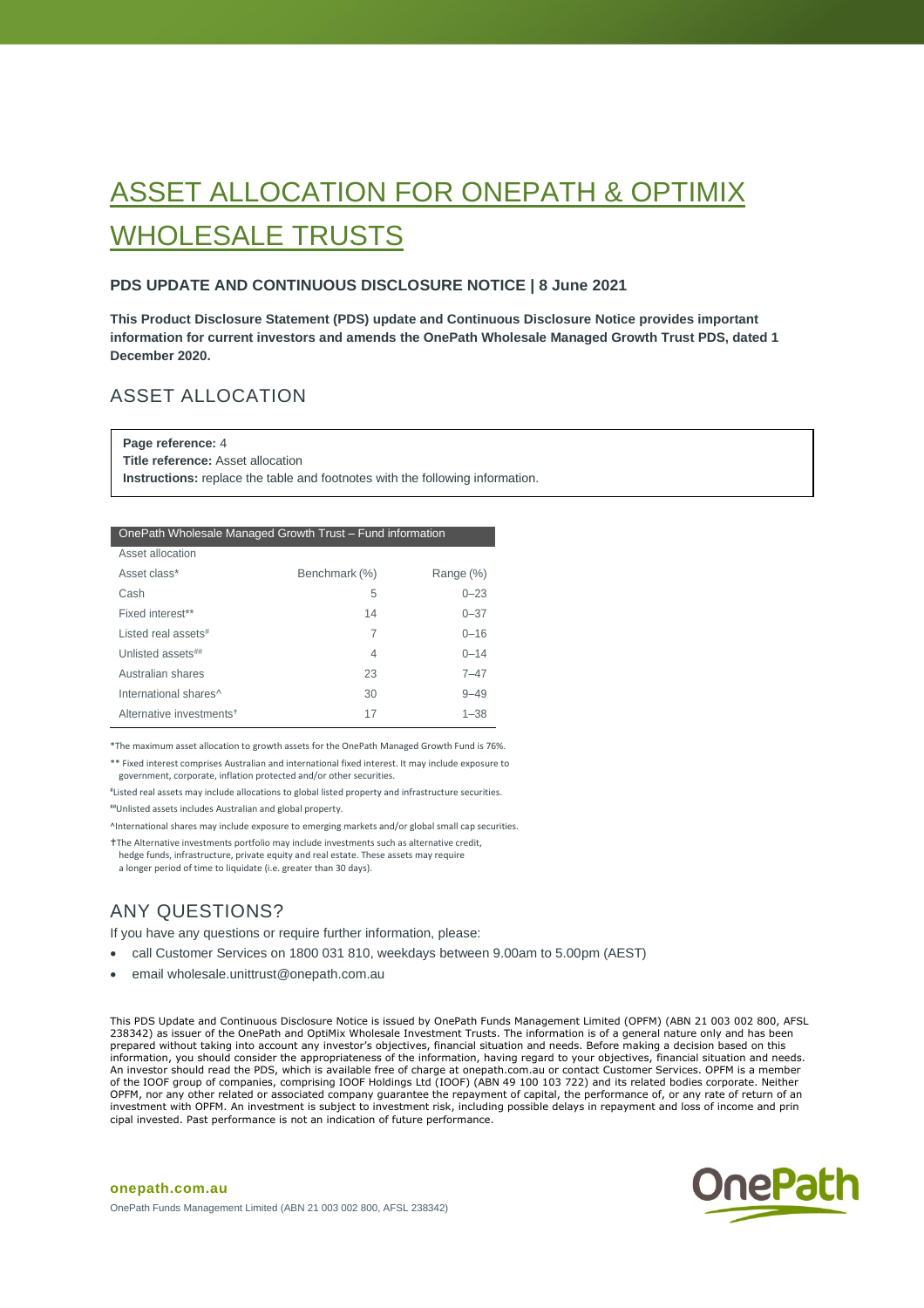# ONEPATH WHOLESALE MANAGED GROWTH TRUST

### Product Disclosure Statement

### 1 December 2020

| <b>Contents</b>                                                   | Page           |
|-------------------------------------------------------------------|----------------|
| 1. About OnePath Funds Management Limited                         |                |
| 2. How the OnePath Wholesale Managed<br><b>Growth Trust works</b> |                |
| 3. Benefits of investing in the OnePath Wholesale                 |                |
| Managed Growth Trust                                              | 3              |
| 4. Risks of managed investment schemes                            | Κ              |
| 5. How we invest your money                                       | $\overline{4}$ |
| 6. Fees and other costs                                           | 5              |
| 7. How managed investment schemes are taxed                       | 7              |
| 8. How to apply                                                   | 7              |
| 9. Other information                                              | 8              |

# CONTACT DETAILS

#### **Customer Services**

Phone 1800 031 810 weekdays between 9.00am and 5.00pm (AEST) Email wholesale.unittrust@onepath.com.au

#### **Address**

OnePath Funds Management Limited GPO Box 5306 Sydney NSW 2001

OnePath Wholesale Managed Growth Trust ARSN 089 939 462 APIR MMF0115AU

Issued by OnePath Funds Management Limited ABN 21 003 002 800 AFSL 238342

# 1. ABOUT ONEPATH FUNDS MANAGEMENT LIMITED

OnePath Funds Management Limited (OnePath Funds Management, we, us, our) is the responsible entity of the OnePath Wholesale Managed Growth Trust (the Trust) and is the issuer of this PDS. As responsible entity of the Trust, we are responsible for ensuring that the Trust operates in accordance with the Trust's constitution and compliance plan, the *Corporations Act 2001* (Corporations Act) and other relevant laws.

OnePath Funds Management is part of the IOOF group comprising IOOF Holdings Limited ABN 49 100 103 722 and its related bodies corporate (IOOF Group). Neither the issuer, nor any other related or associated company, guarantee the repayment of capital, the performance of, or any rate of return of the investment. The investment is subject to investment risks and other risks. This could involve delays in the repayment of principal and loss of income or principal invested.

### Investment management of the Trust

The Trust is a OnePath multi-manager trust that combines exposure to underlying actively managed and passive index funds. Please refer to section 5 of this PDS for more information about the Trust's investment process.

As responsible entity of the Trust and the underlying funds in which the Trust invests, OnePath Funds Management monitors and regularly reviews the performance of the underlying investment managers we appoint to manage the Trust's underlying assets. As part of this regular review, OnePath Funds Management may add or remove one or more underlying investment manager(s) at any time without prior notice. We will publish updated information about the underlying active investment managers at [onepath.com.au/superandinvestment/investment-funds.aspx](http://onepath.com.au/superandinvestment/investment-funds.aspx) > OptiMix Multi-Manager map.

# 2. HOW THE ONEPATH WHOLESALE MANAGED GROWTH TRUST WORKS

Investments in the Trust may be made by:

- **•** direct investors who wish to invest directly in the Trust; and
- **•** indirect investors who wish to invest in, or via an Investor Directed Portfolio Service (IDPS), IDPS-like scheme, nominee or custody service (together referred to as a master trust or wrap service).

#### **Important Information**

This Product Disclosure Statement (PDS) is issued by OnePath Funds Management Limited (ABN 21 003 002 800, AFSL 238342) and is a summary of significant information relating to the Trust. This PDS contains a number of references to important information contained in the OnePath and OptiMix Wholesale Trusts – Additional Information Guide (Additional Information Guide). This information forms part of the PDS and you should read the PDS together with the Additional Information Guide before making a decision about the Trust. You may request a copy of the PDS together with the Additional Information Guide at any time by calling Customer Services (or the provider of your master trust or wrap service).

Information provided in this PDS and the Additional Information Guide is general information only and does not take account of your personal financial situation or needs. You should obtain financial advice tailored to your personal circumstances. The invitation to invest in the Trust is only available to persons receiving this PDS and the Additional Information Guide in Australia.

Updated information: Information in this PDS and the Additional Information Guide may be updated from time to time. If the change contains no materially adverse information, we will publish the updated information at [onepath.com.au/superandinvestments.](http://www.onepath.com.au/personal-business/performance/product-updates.aspx) Please ensure you have the most up-to-date information by visiting this website regularly. You may also request a copy of the PDS, the Additional Information Guide or any updated information free of charge at any time by calling Customer Services (or the provider of your master trust or wrap service if you are an indirect investor).

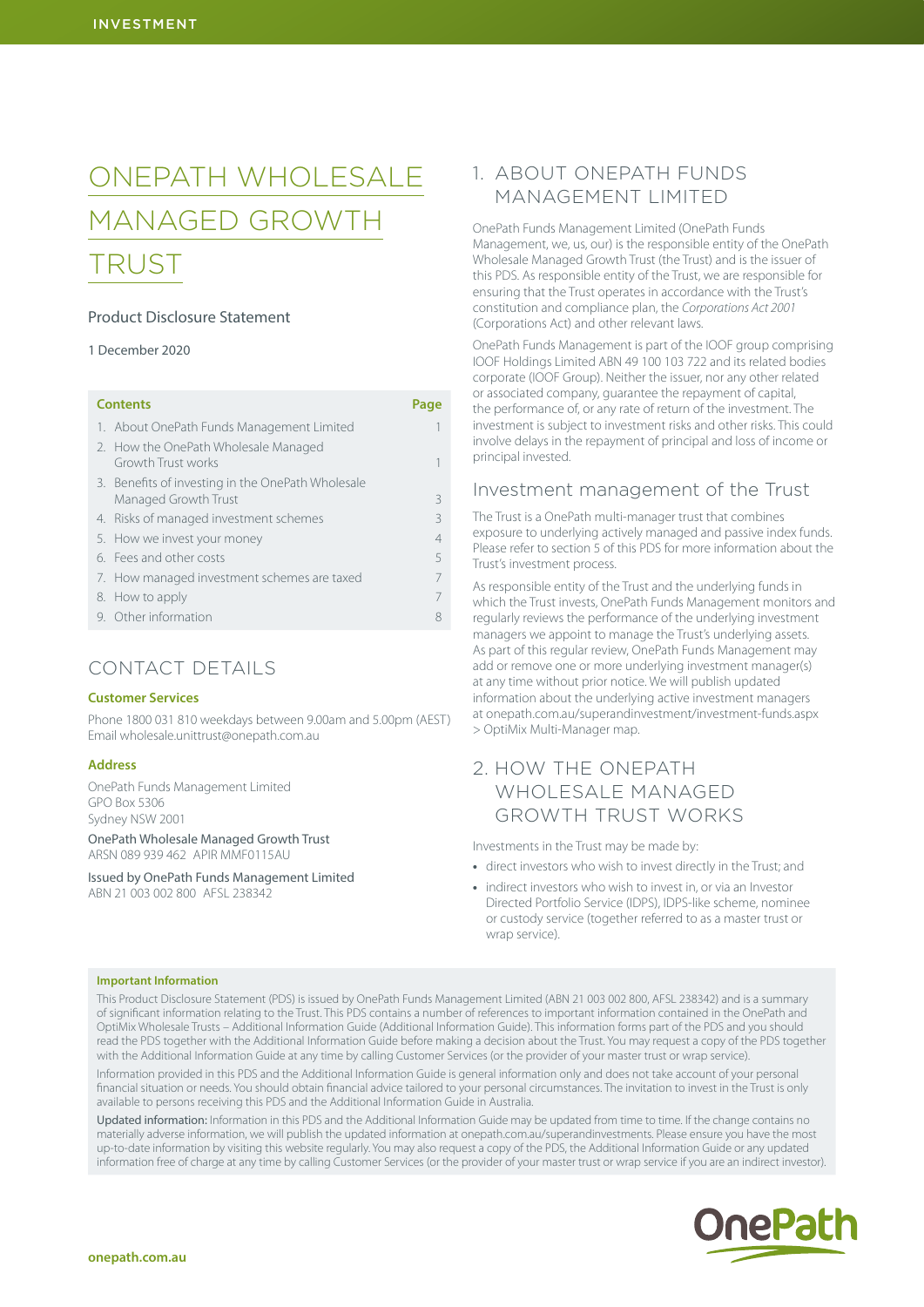We have consented to the use of this PDS by master trusts or wran services.

The Trust is a unit trust registered as a managed investment scheme under the Corporations Act. Each investor's investment amount is pooled and invested in the manner described in Section 5 of this PDS.

If you are a direct investor, you acquire units in the Trust. If you are an indirect investor, the operator of your master trust or wrap service (Service Operator) will arrange to acquire the units in the Trust on your behalf, but you do not become a unitholder in the Trust. A unit gives a unitholder a beneficial interest in the Trust's assets as a whole, but not an entitlement to, or interest in, any particular asset of the Trust. The terms of the units, including a unitholder's rights and obligations, are set out in this PDS, the Additional Information Guide and the Trust's constitution (which is available by contacting Customer Services, or your Service Operator if you are an indirect investor).

# Unit Pricing

Each unit has a 'unit price', which is generally calculated by reference to the value of the Trust on each 'business day', being any day other than a Saturday or Sunday or public holiday in Sydney on which trading banks in Sydney are open for business. Generally, as the value of the Trust's assets rises and falls, so too does the unit price, and therefore the value of your investment.

# Investing in and withdrawing from the Trust

### **Applications**

The following table sets out the minimum transaction amounts applicable to direct investors.

| Minimum transaction amounts*  | Amount   |
|-------------------------------|----------|
| Minimum initial investment    | \$50,000 |
| Minimum additional investment | \$10,000 |
| Minimum withdrawal            | \$10,000 |
| Minimum balance               | \$20,000 |

\* We reserve the right to vary these minimum amounts.

Subject to the minimum initial investment amount, you may invest in the Trust by completing the Application Form and returning it to us with a cheque for the amount of money you wish to invest. We may reject any application at our discretion. Subject to the minimum additional investment amount, you may also make additional investments in one of the following ways:

- **•** sending a cheque with a completed Additional Investment Form
- **•** using your financial institution's Bpay® facility
- **•** by electronic funds transfer.

If you are an indirect investor, your Service Operator will arrange to acquire the units in the Trust on your behalf.

Any minimum investment amounts will be determined by your Service Operator and you will need to complete the relevant application form available from your Service Operator.

Application money is placed in an interest-bearing account until we process your application. Where processing is delayed, any interest earned on the account during this period will be retained by us and used to meet bank fees and other bank administrative costs we incur in operating the bank account.

® Registered to Bpay Pty Ltd ABN 69 079 137 518.

When you make an initial or additional investment or when your Service Operator acquires new or additional units in the Trust on your behalf, we will apply the unit price available on the day we receive the request (or the following business day if we receive the request after 12pm or on a day that is not a business day). Additional costs may also apply. Please refer to 'Transaction costs' in this PDS for more information.

### **Withdrawals**

Unless the Trust is suspended or is not liquid, withdrawals from the Trust may be made by sending us a completed withdrawal request. Withdrawals are subject to the minimum withdrawal and minimum balance amounts.

If you are an indirect investor, you will need to complete the relevant form available from your Service Operator who in turn will make the request on your behalf.

When you withdraw from the Trust or when your Service Operator withdraws from the Trust on your behalf, we will apply the unit price available on the day we receive the request (or the following business day if we receive the request after 12pm or on a day that is not a business day). Additional costs may also apply. Please refer to 'Transaction costs' in this PDS for more information.

In certain circumstances, withdrawals from the Trust may be restricted, for instance when the Trust is suspended or is not liquid.

You should read the important information about Suspensions and when a Trust becomes 'not liquid' before making a decision. Go to section 2 'How the OnePath & OptiMix Wholesale Trusts Work' of the Additional Information Guide. The material relating to Suspensions and when a Trust becomes 'not liquid' may change between the time when you read this PDS and the day when you acquire units in the Trust (or when your Service Operator acquires units on your behalf if you are an indirect investor).

# Distributions

The Trust generally distributes quarterly after the end of March, June, September and December each year. The amount (if any) distributed to each unitholder (including to your Service Operator) will be based on the number of units held at the end of each distribution period. Distributions may be comprised of income and/or capital and will normally be paid within 14 days after the end of a distribution period and must be paid within two months of that date.

Any distribution amount will normally vary depending on factors like market conditions, asset class and investment performance. As a result of these factors, there may be times when distributions are not made. The distribution allocation reduces the Trust's assets. Accordingly, unit prices may fall after the end of the distribution period.

### **Direct investors**

Any distributions will be made to you, and you can choose to have your distributions paid in cash or reinvested in the Trust. If you choose to have your income distributions reinvested, we will apply the unit price available on the next day following the end of the distribution period.

### **Indirect investors**

Any distributions will be made to your Service Operator and your Service Operator may in turn pay distributions to you at times that may vary from the above.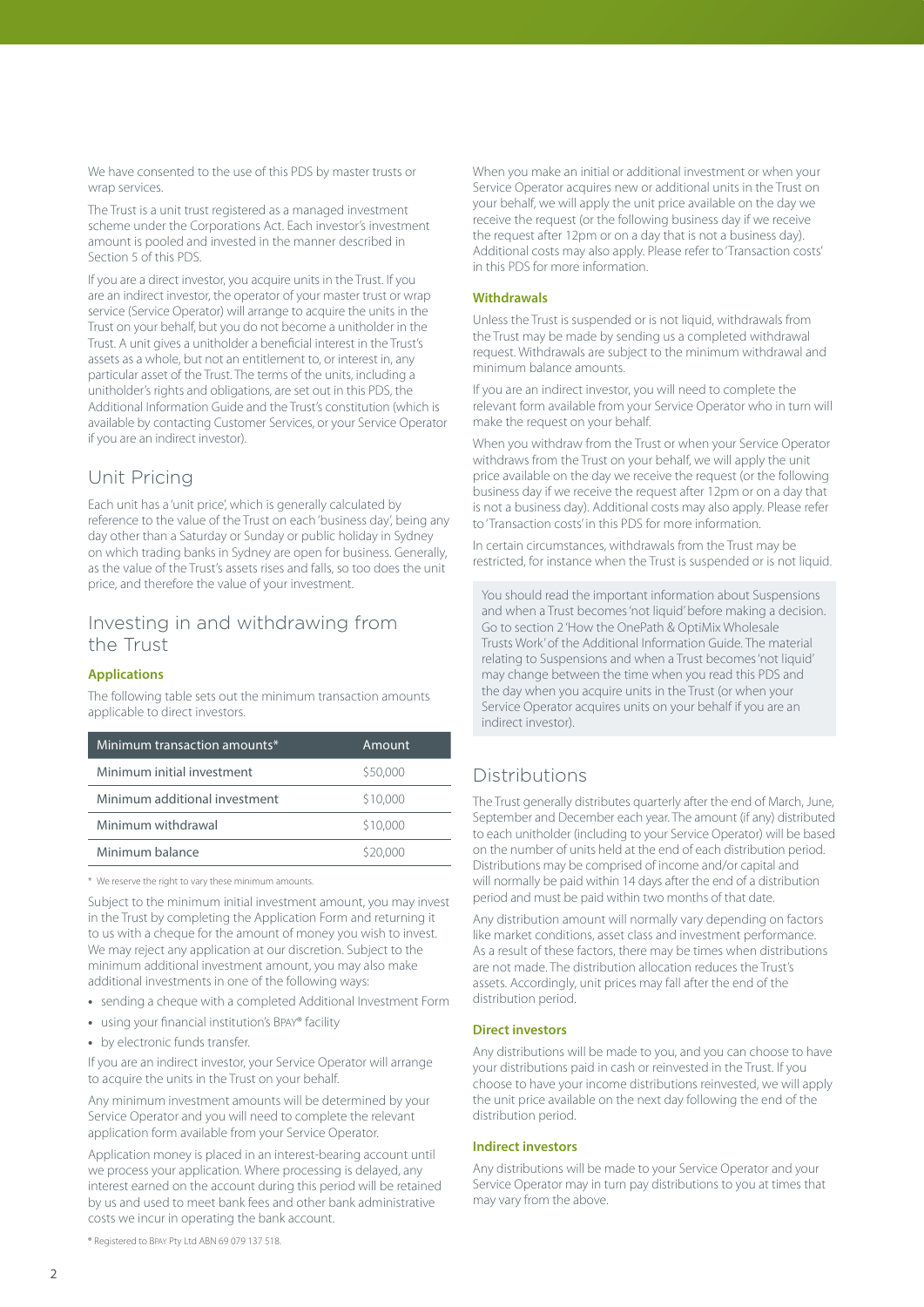# <span id="page-3-0"></span>3. BENEFITS OF INVESTING IN THE ONEPATH WHOLESALE MANAGED GROWTH TRUST

The Trust, which is part of the OnePath Wholesale range of trusts, offers you a range of benefits and features including:

- **•** Potential for capital growth and income to help you meet your investment needs
- **•** Investor flexibility as the Trust is open to both direct investors and indirect investors who wish to invest in the Trust via a master trust or a wrap service.

In addition, if you are a direct investor, the Trust offers the following benefits and features:

- **•** Online education through online material providing information on performance history, asset allocations, unit prices, market commentaries and updates as well as access to the necessary brochures and forms
- **•** Ability to keep track of investments through:
	- 'Account Access', our secure and easy to use online service available at [onepath.com.au,](http://onepath.com.au) which allows you to view account balances, recent transactions and transaction statements and update your personal details
	- regular transaction statements detailing your applications, withdrawals, opening and closing balances (including unit prices)
	- personalised annual taxation statements, providing all the relevant information required to complete your tax return including details of withdrawals
	- for the latest available information on the Trust, you can contact Customer Services, visit our website at [onepath.com.au,](http://onepath.com.au) speak to your financial adviser or email us at wholesale.unittrust@onepath.com.au. If you are an indirect investor, you should contact your financial adviser or Service Operator.

#### **For indirect investors**

Information about your investment in the Trust will be provided by your Service Operator. We will provide reports on the Trust to your Service Operator who may use these reports to provide you with their own regular reporting. Your Service Operator should be your first point of reference for any investor queries.

# 4. RISKS OF MANAGED INVESTMENT SCHEMES

All investments carry risk and different strategies may carry different levels of risk, depending on the assets that make up the strategy. For instance, assets with the highest long-term returns may also carry the highest level of short-term risk. Investors should consider the level and type of risk involved with a particular investment and whether the potential returns justify those risks before investing.

When considering the risks associated with your investment, it is important to keep the following in mind:

- **•** the value of investments will vary
- **•** the returns you receive from your investment will vary and future returns may be different to past returns
- **•** returns are not guaranteed and you may lose some of your money
- **•** your investment may be affected by changes in legislation in the future that may affect taxation, investment laws and regulations relating to managed investment schemes
- **•** the level of risk you face will vary depending on a range of factors, including your age, investment timeframes, where other parts of your wealth are invested and your risk tolerance.

It is not possible to predict the returns that will be achieved by the Trust. Investment returns are volatile and cannot be guaranteed and past performance is not indicative of future performance. You may lose money regardless of the investments made by the Trust.

The actual return that you receive will also be affected by factors such as the date on which you invest, the length of time you hold your investment and when you choose to withdraw. In general, the longer you hold your investment, the less likely it is that an overall loss will be incurred.

## Risks associated with investing in the Trust

The significant risks associated with investing in the Trust may include:

- **•** Market risk: Markets can be volatile. Market risk is the risk that your investment may lose value due to fluctuations in market prices.
- **•** Interest rate risk: The possibility that the value of your investment may fall due to fluctuations in interest rates.
- **Currency risk:** Currency risk is the risk that your investment may lose value due to a change in price of one currency against another. Your investment may also be affected by the impact of changes in the prices of currencies on the value of foreign securities.
- **•** Inflation risk: Inflation is the general increase in consumer prices. Inflation risk is the risk that the purchasing power of your capital and/or interest income may decrease over time due to inflation.
- **•** Business risk: The risk that the value of an individual business or entity to which the Trust has exposure may be negatively impacted due to factors such as poor management, lower consumer demand or declining market share.
- **•** Political or social risk: The risk that changes in government policy, laws and regulations may adversely affect the Trust's value, and/or tax treatment or the Trust's ability to implement certain investment strategies. This also includes the risk that a political upheaval may adversely affect an investment to which the Trust has exposure (although this is more likely to occur in relation to overseas investments).
- **•** Derivative risk: Derivatives may be used by the Trust to hedge or to gain economic exposures. Derivatives (Swaps) may also be used by the Trust to gain exposure to alternative assets. The use of these instruments involves various risks, which are described in this section of the PDS.
- **•** Liquidity risk: Liquidity risk is the risk that an asset is unable to be realised in a timely manner and at a fair price, which could lead to the suspension, or delays in the processing, of withdrawals. Liquidity risk also arises in relation to the Swaps, as some of the alternative assets referenced by the Swaps may have different pricing and withdrawal cycles to the Trust.
- **•** Default risk: Issuers of the investments to which the Trust has exposure and other entities upon which the Trust's investments depend, may default on their obligations, for instance by failing to make a payment when it becomes due or by failing to return capital. In addition, counterparties to the Trust, including derivatives counterparties, may default on their contractual obligations. Default on the part of these entities could result in financial loss to the Trust.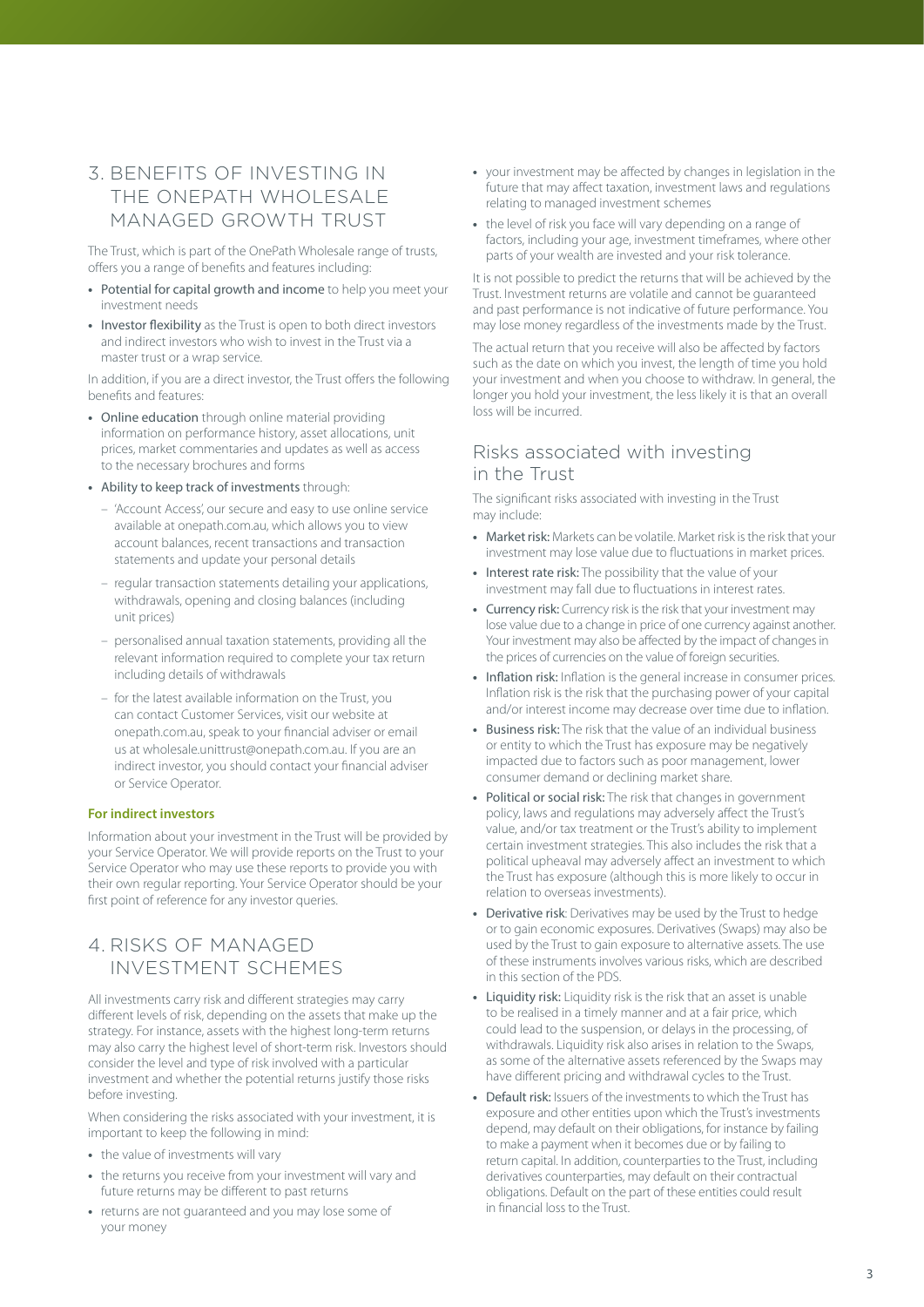- <span id="page-4-0"></span>**•** Short-selling strategies: The Trust's underlying investment managers may sell securities they do not hold on the expectation that they are able to purchase the securities at a lower price. The risk with this strategy is that the price of the securities may rise meaning that the investment manager will need to purchase the securities at a higher price than that at which they were sold, resulting in a loss for the Trust.
- **•** Manager risk: A manager appointed to manage the assets of the Trust (including the underlying managers of the alternative assets underlying the Swaps) may not meet their investment objectives, resulting in lower than expected returns for the Trust. This risk is mitigated by diversifying across a range of investment managers and underlying alternative asset managers.
- **•** Early termination of Swaps risk: The Swaps are subject to certain early termination and default events. If the Swaps terminate early, the Trust may no longer have exposure to underlying alternative assets, which could impact on the Trust's overall performance.

# 5. HOW WE INVEST YOUR MONEY

You should consider the likely investment return, the risk and your investment timeframe when choosing to invest in the Trust (including if you are an indirect investor investing through a master trust or wrap service).

### OnePath Wholesale Managed Growth Trust – Fund information

#### Description

The Trust is suitable for investors seeking medium to higher returns through investing in a diversified range of asset classes with a bias towards growth assets delivering capital growth with some yield.

#### Investment objective

The Trust aims to achieve returns (before fees, charges and taxes) that on average exceed inflation by at least 5.0% p.a., over periods of 10 years or more.

#### Investment strategy

The Trust invests in a diversified mix of Australian and international assets with a strategic bias towards growth assets. The Trust blends active and passive management styles from a selection of leading investment managers.

#### Commencement date

March 1998

### Minimum time horizon

10 Years

### Investor profile

Growth – Growth investment trusts are more likely to suit investors who are seeking higher long-term returns, and are willing to accept the increased possibility of sustained negative returns and/or capital losses over shorter periods.

#### Standard Risk Measure



### OnePath Wholesale Managed Growth Trust – Fund information (continued)

| Asset allocation                     |               |           |
|--------------------------------------|---------------|-----------|
| Asset class*                         | Benchmark (%) | Range (%) |
| Cash                                 | З             | $0 - 23$  |
| Australian fixed interest**          |               | $() - 29$ |
| International fixed interest**       | 8             | $0 - 28$  |
| Listed Real Assets <sup>#</sup>      | б             | $0 - 16$  |
| Australian shares                    | 27            | $7 - 47$  |
| International shares <sup>^</sup>    | 79            | $9 - 49$  |
| Alternative investments <sup>†</sup> | 18            | $1 - 38$  |

\* The Trust may occasionally move outside of these ranges and in these circumstances we will seek to rebalance the Trust within a reasonable timeframe. The maximum allocation to growth assets for the OnePath Managed Growth Trust is 93%.

\*\* Fixed interest may include exposure to government, corporate, inflation protected and/or other securities.

# Listed Real Assets may include allocations to Global Listed Property and Infrastructure Securities.

^ International shares may include exposure to emerging markets and/or global small cap securities.

† The Alternative investments portfolio may include investments such as alternative credit, hedge funds, infrastructure, private equity and real estate. These assets may require a longer period of time to liquidate (i.e. greater than 90 days).

You should read the important information about the Standard Risk Measure before making a decision. Go to section 5 'How We Invest Your Money' of the Additional Information Guide. The material relating to the Standard Risk Measure may change between the time when you read this PDS and the day when you acquire units in the Trust (or when your Service Operator acquires units on your behalf if you are an indirect investor).

### The investment process

The Trust is a OnePath multi-manager trust that adopts an active investment approach, constructing portfolios on the basis of indepth analysis and research conducted by the OnePath investment team on capital markets and external managers. The active component of the Trust is combined with passive investments in index funds to provide investors with smoother performance against nominated benchmarks.

### The Trust investments

The Trust invests in a diversified mix of actively managed domestic and international assets and index funds. In order to gain exposure to the investment markets, the Trust may invest directly or indirectly via other unlisted trusts. The Trust will not incur additional management, entry or exit fees for this type of investing.

#### **Derivatives and swap arrangements**

The Trust may invest in derivatives, including futures, options, warrants and swaps to gain exposure to investment markets and to manage risks associated with market price, interest rate and currency fluctuations. Derivatives may also be used to hedge currency exposure associated with international investments.

In addition, the Trust may have an exposure to alternative assets through either an underlying fully funded total return swap (Swap) arrangement or directly holding alternative asset.

The counterparty to the underlying Swaps is our related body corporate, Global One Alternative Investments Management Pty Ltd.

Derivatives carry risk. Please refer to 'Risks of managed investment schemes' in this PDS for more information.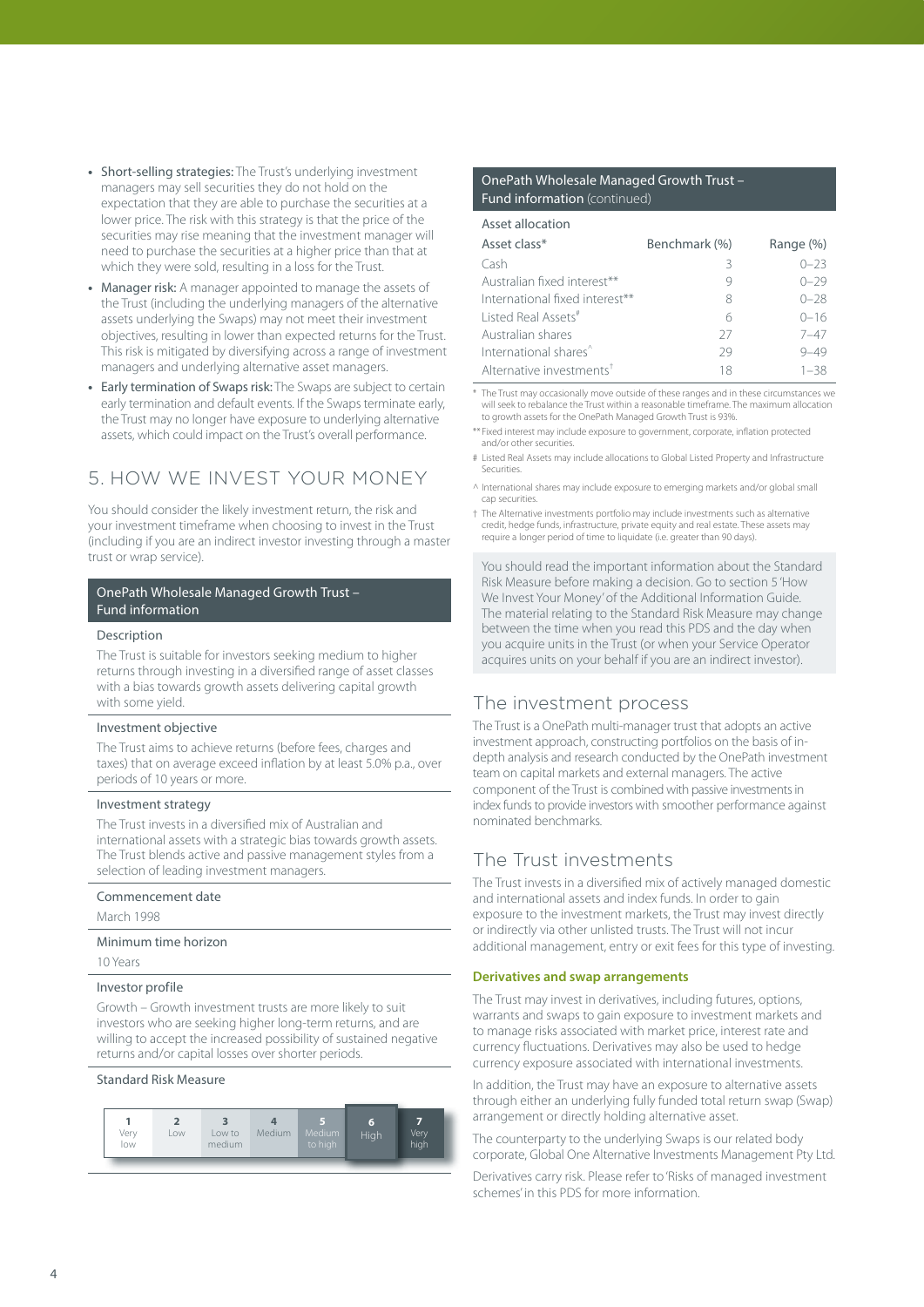### <span id="page-5-0"></span>**Labour standards and environmental, social and ethical (ESG) considerations**

We undertake a formal assessment of each underlying investment manager's approach to the integration of ESG matters when assessing, selecting and monitoring investment manager(s) and actively encourage these managers to employ and enhance, where appropriate, their ESG integration practices. Please refer to the Responsible Investment Framework on the OnePath website for further information.

You should read the important information about the labour standards and environmental, social and ethical considerations before making a decision. Go to section 5 'How We Invest Your Money' of the Additional Information Guide. The material relating to the Labour standards and environmental, social and ethical considerations may change between the time when you read this PDS and the day when you acquire units in the Trust (or when your Service Operator acquires units on your behalf if you are an indirect investor).

### **Changing investments**

We may change the Trust's investments, objectives, strategies, the investment manager(s), asset allocation(s) and ranges (including by adding or removing asset classes) at any time without giving prior notice. We will notify you (or your Service Operator if you are an indirect investor) of any changes we consider to be material in accordance with our continuous disclosure obligations. Please refer to section 9 in this PDS for more information about our continuous disclosure obligations. There is only one investment option for the Trust. Switching is not available. However, as your investment needs change, you may wish to transfer to another fund. Please refer to section 2 of this PDS for more information about withdrawing from the Trust.

# 6. FEES AND OTHER COSTS

### DID YOU KNOW?

Small differences in both investment performance and fees and costs can have a substantial impact on your long term returns.

For example, total annual fees and costs of 2% of your account balance rather than 1%, could reduce your final return by up to 20% over a 30 year period (for example, reduce it from \$100,000 to \$80,000).

You should consider whether features such as superior investment performance or the provision of better member services justify higher fees and costs.

You may be able to negotiate to pay lower contribution fees and management costs where applicable. Ask the fund or your financial adviser.

# TO FIND OUT MORE

If you would like to find out more, or see the impact of the fees based on your own circumstances, the Australian Securities and Investments Commission (ASIC) website ([www.moneysmart.gov.au](https://www.moneysmart.gov.au)) has a managed funds fee calculator to help you check out different fee options.

This document shows fees and other costs that you may be charged. These fees and costs may be deducted from your money, the returns on your investment or from the assets of the managed investment scheme as a whole.

Taxes are set out in another part of this document.

You should read all of the information about fees and other costs because it is important to understand their impact on your investment.

# OnePath Wholesale Managed Growth Trust

| Type of<br>fee or cost                                                                           | Amount                                                                                                                                                                                                      | How and when paid                                                                                                                                                                                              |
|--------------------------------------------------------------------------------------------------|-------------------------------------------------------------------------------------------------------------------------------------------------------------------------------------------------------------|----------------------------------------------------------------------------------------------------------------------------------------------------------------------------------------------------------------|
| investment product                                                                               | Fees when your money moves in or out of the managed                                                                                                                                                         |                                                                                                                                                                                                                |
| <b>Establishment Fee</b><br>The fee to open<br>your investment                                   | Nil                                                                                                                                                                                                         | Not applicable                                                                                                                                                                                                 |
| <b>Contribution Fee</b><br>The fee on each<br>amount contributed<br>to your investment<br>by you | Nil                                                                                                                                                                                                         | Not applicable                                                                                                                                                                                                 |
| <b>Withdrawal Fee</b><br>The fee on each<br>amount you<br>take out of your<br>investment         | Nil                                                                                                                                                                                                         | Not applicable                                                                                                                                                                                                 |
| <b>Exit Fee</b><br>The fee to close<br>your investment                                           | Nil                                                                                                                                                                                                         | Not applicable                                                                                                                                                                                                 |
| Management costs                                                                                 |                                                                                                                                                                                                             |                                                                                                                                                                                                                |
| The fees and costs<br>for managing your<br>investments.                                          | Management<br>fee $*^{++\bar{w}}$<br>0.90% p.a. of the<br>value of your<br>investment in<br>the Trust<br>plus                                                                                               | This fee is accrued<br>daily in the unit price<br>and deducted from<br>the assets of the Trust<br>on a monthly basis.                                                                                          |
|                                                                                                  | Indirect costs**<br>Estimated to be<br>0.44% p.a. of the value<br>of your investment<br>in the Trust for<br>the 12 months<br>to 30 June 2020<br>plus                                                        | Indirect costs are<br>not an additional fee<br>to you. Rather, they<br>are reflected in the<br>returns payable from<br>the Trust's underlying<br>investments and as<br>such are included in<br>the unit price. |
|                                                                                                  | <b>Expense recovery</b><br>0% p.a. of value<br>of the Trust for<br>the 12 months to<br>30 June 2020 and<br>estimated to be<br>0% p.a. of the value<br>of the Trust for<br>the 12 months to<br>30 June 2021. | If deducted during<br>a 12 month period,<br>expense recoveries<br>are deducted from<br>the assets of the<br>Trust annually and<br>reflected in the<br>unit price.                                              |
| <b>Service Fee</b>                                                                               |                                                                                                                                                                                                             |                                                                                                                                                                                                                |
| Switching Fee<br>the fee for changing<br>investment options                                      | Nil                                                                                                                                                                                                         | Not applicable                                                                                                                                                                                                 |

\* You may also incur buy-sell spreads when you invest in and withdraw from the Trust. (or when your Service Operator acquires units or withdraws from the Trust on your hehalf). Please refer to 'Transaction costs' in this PDS' for more information. Past costs are not a reliable indicator of future costs.

† If you are an indirect investor, your Service Operator may charge additional fees and costs. Please refer to 'Payments to your Service Operator' in this PDS for more information.

‡ This fee may be negotiated. Please refer to 'Differential fees' in this PDS for more information.

^ The management fee for this Trust is an estimated fee for a complete financial year ending 30 June and may vary during the year.

\*\*The estimate noted in the table is for the 12 months to 30 June 2020. Please refer to 'Indirect costs' in this PDS for more information. Past costs are not a reliable indicator of future costs.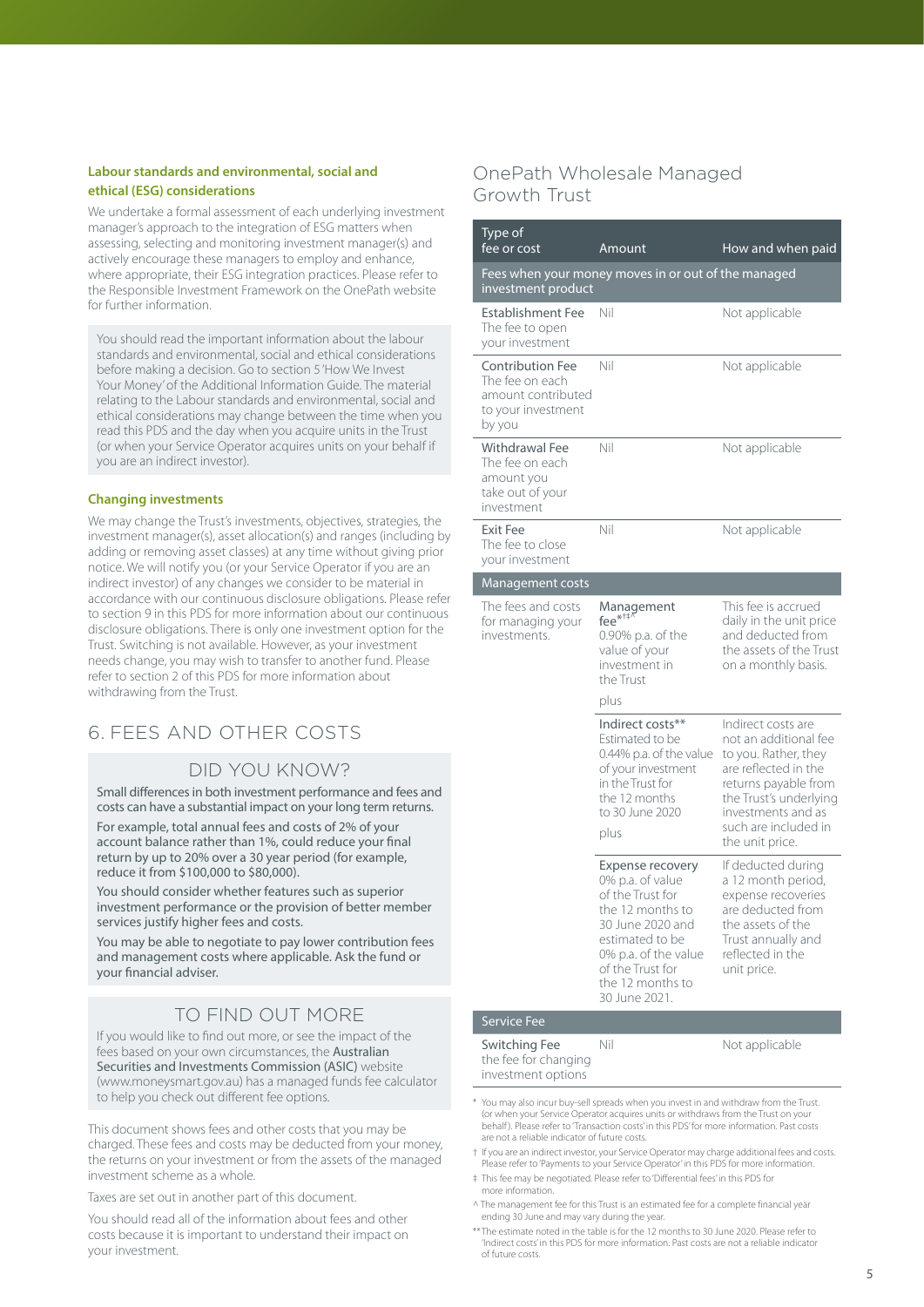All fees and costs disclosed in this PDS and in the Additional Information Guide are shown inclusive of any applicable Goods and Services Tax (GST) less any entitlement to a reduced input tax credit (RITC) available to the Trust, unless stated otherwise.

### Additional explanation of fees and costs

#### **Expense recovery and indemnities**

We are entitled to be reimbursed for expenses we incur in the proper performance of our duties as responsible entity. In addition to the management fee, we are entitled to recover certain day-to-day expenses out of the Trust. We may also recover certain other expenses out of the Trust which are related to costs we incur to implement regulatory reforms. If recovered, these expenses are deducted from the assets of the Trust annually and reflected in the Trust's unit price. The expense recovery for the 12 months to 30 June 2020 was 0% p.a. of the value of the Trust and is estimated to be 0% p.a. for the 12 months to 30 June 2021. Please note, past costs are not a reliable indicator of future costs.

#### **Differential fees**

We may negotiate and agree different fees as permitted by the Corporations Act and ASIC regulatory documents. For instance, we may agree to a reduced management fee for certain investors who qualify as 'wholesale investors' (including your Service Operator if you are an indirect investor). There is no set manner for negotiating these fees. Please contact Customer Services (or your Service Operator if you are an indirect investor) for more information.

#### **Advice fees**

Any fees you agree to pay to your financial adviser for financial services they provide to you are separate to any fees we charge in respect of your investment in the Trust.

#### **Financial adviser payments**

Subject to the Corporations Act, we may make payments to dealer groups, financial advisers or other third parties (including to your Service Operator if you are an indirect investor) based on commercial arrangements we have with these parties. These payments may in some cases be to related entities. The types of payments include payments for educational support and practice development services and payments to third parties to distribute our products. If these payments are made, they are made by us and are not charged directly or indirectly to you.

#### **Indirect costs**

Indirect costs include amounts that have been deducted from your investment and amounts that reduce the returns payable from the Trust, but they are not charged to you as a fee.

We have provided an estimate of the indirect costs of the Trust in the table on page 5. This estimate is for the 12 months to 30 June 2020 and includes the components described below. It is important to note that past costs are not indicative of future costs.

### **• Indirect costs related to alternative assets**

Indirect costs apply in relation to the Trust's exposure to alternative assets via fully-funded total return swaps (Swaps). The estimated indirect costs for the Trust include an estimate of the underlying costs associated with the Swaps for the 12 months to 30 June 2020. That estimate is based on the Trust's benchmark allocation to alternative assets and includes an estimate of the

management fees and performance-related fees paid to the underlying alternative asset managers (based on the weightings of each alternative asset referenced by the Swaps at 30 June 2020) for the same period.

#### **• Performance related fees**

Performance related fees are fees paid to underlying investment manager(s) if the manager(s) achieves certain performance objectives. Currently, the only performance related fees relate to the Trust's exposure to underlying alternative assets referenced by the Swaps. These fees increase the indirect costs.

#### **• Transaction costs**

Transaction costs are costs incurred by the Trust that relate to the Trust's underlying investments (including the costs incurred by the Trust's underlying investment managers). Transaction costs are made up of explicit and implicit costs.

Transaction costs of the Trust are funded both from the assets of the Trust and from the Buy-Sell Spreads which is charged to individual investors when they acquire units in, or withdraw from, the Trust (or when their Service Operator acquires units in or withdraws from the Trust on their behalf). The Buy-Sell Spreads are retained by the Trust to partially offset the gross Transaction costs incurred by the Trust. No part of the Buy-Sell Spread is paid to us or to an underlying investment manager.

You should read the important information about the Transaction costs and the Buy-Sell Spreads for the Trust in the Additional Information Guide. Go to section 6 of the Additional Information Guide. The material relating to the Transaction costs and the Buy-Sell Spreads for the Trust may change between the time when you read this PDS and the day when you acquire units in the Trust (or when your Service Operator acquires units on your behalf if you are an indirect investor).

#### **Fee changes**

The constitution of the Trust provides that we can charge additional and higher fees as set out in the following table. If we decide to introduce such additional fees or increase fees we charge above their current levels, we will not seek your consent but we will give you (or your Service Operator if you are an indirect investor) notice of changes to the Trust's fees at the time these changes are made in accordance with our continuous disclosure obligations. Please refer to section 9 in this PDS for more information about our continuous disclosure obligations.

| Type of fee                   | Maximum amount                                                                                   |
|-------------------------------|--------------------------------------------------------------------------------------------------|
| Management Fee                | 2% p.a.* of the gross value of the Trust                                                         |
| <b>Application Fee</b>        | 8% of the application price                                                                      |
| Withdrawal Fee                | 3% of the withdrawal price                                                                       |
| Regular Savings<br>Fee        | \$5 per payment adjusted for CPI from<br>30 June 1999                                            |
| Dishonour Fee                 | Up to \$10 per payment adjusted for CPI<br>from 30 June 1999                                     |
| <b>Adviser Service</b><br>Fee | In accordance with separate arrangements<br>made from time to time with a member of<br>the Trust |

\* This fee does not include expenses recovered from the Trust and which are therefore an additional cost to you. Please refer to 'Expense recovery and indemnities' in this PDS for more information.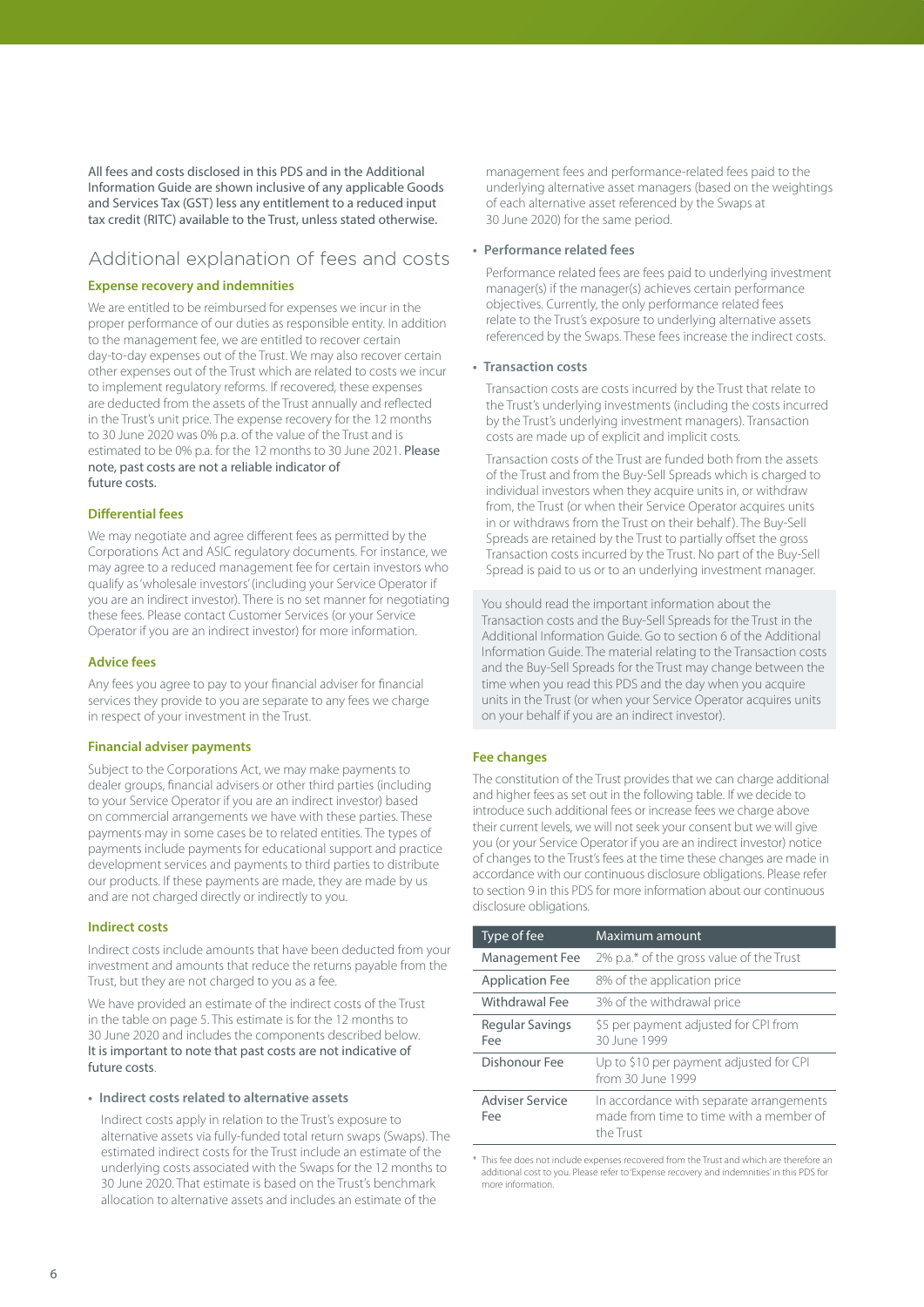#### <span id="page-7-0"></span>**Payments to your Service Operator**

If you are an indirect investor, your Service Operator may also charge you a fee which will be described in the offer document the Service Operator gives you.

Subject to meeting the requirements of the Corporations Act, we may make product access payments to your Service Operator for offering the Trust on its investment menu. These payments are not an additional cost to you and are paid from the management fee we receive. We may also rebate up to 100% of the management fee to your Service Operator so that the management fee we receive is less than the amount charged to the Trust.

Details of the payments will be set out in the documents you receive from your Service Operator.

# Other fees and charges

Other incidental costs, including standard bank charges, cheque dishonour fees and government taxes, duties and levies may also apply.

To the extent expenses are claimed as a tax deduction by the Trust under relevant tax laws, these deductions are included in the Trust's taxable income calculation, in determining the amounts that will be attributed to you. Please refer to section 7 in this PDS for more information about tax.

## Example of annual fees and costs for the OnePath Wholesale Managed Growth Trust

The table below provides an example of how the fees and costs in this managed investment product can affect your investment over a one year period. You should use this table to compare this product with other managed investment products.

| <b>EXAMPLE:</b><br><b>OnePath Wholesale</b><br><b>Managed Growth Trust</b> |                                                                                                                             | <b>BALANCE OF \$50,000</b><br><b>WITH A CONTRIBUTION OF</b><br>\$5,000 DURING THE YEAR                                                                                                     |
|----------------------------------------------------------------------------|-----------------------------------------------------------------------------------------------------------------------------|--------------------------------------------------------------------------------------------------------------------------------------------------------------------------------------------|
| Contribution<br>fees                                                       | Nil                                                                                                                         | For every additional \$5,000<br>you put in, you will be<br>charged \$0*.                                                                                                                   |
| <b>PLUS</b><br>Management<br>costs                                         | $0.90\%$ <sup>†</sup> p.a.<br>plus<br>$0.44\%$ p.a.<br>indirect costs**<br>plus<br>0% p.a. expense<br>recovery <sup>"</sup> | <b>And, for every \$50,000</b><br>you have in the OnePath<br>Wholesale Managed Growth<br>Trust you will be charged<br>\$670**§ each year.                                                  |
| <b>EQUALS</b><br>Cost of fund                                              |                                                                                                                             | If you had an investment of<br>\$50,000 at the beginning of<br>the year and you put in an<br>additional \$5,000* during that<br>year, you would be charged<br>fees of $$670^{\text{*}}$$ . |

\* You may also incur transaction costs when you invest in the Trust (or when your Service Operator acquires units on your behalf ). Please refer to 'Transaction costs' in this PDS for more information. Past costs are not a reliable indicator of future costs.

- † This fee is the estimated management fee for a complete financial year and may be negotiated. Please refer to 'Differential fees' in the PDS for more information.
- \*\* This estimate is for the 12 months to 30 June 2020. Please refer to 'Indirect costs' in this PDS for more information. Past costs are not a reliable indicator of future costs.
- ‡ If you are an indirect investor, your Service Operator may also charge additional fees and costs. Please refer to 'Payments to your Service Operator' for more information.
- ^^ A 0% expense recovery was deducted for the 12 months to 30 June 2020. This amount

is estimated to be 0% p.a. for the 12 months to 30 June 2021.

§ We have assumed a constant value during the year. In addition, the calculation of the management costs in the example does not take into account the additional contribution of \$5,000 and is an estimate.

Note: The previous Example is illustrative only. There is a calculator provided by ASIC on its MoneySmart website which can be used to calculate the effect of fees and costs on account balances. Go to [www.moneysmart.gov.au](https://www.moneysmart.gov.au)

# 7. HOW MANAGED INVESTMENT SCHEMES ARE TAXED

Warning: You should note that investing in a registered managed investment scheme is likely to have tax consequences. You are strongly advised to seek professional tax advice. Any changes in tax law could affect the tax treatment of your investment.

The Trust does not pay tax on behalf of Investors. Investors will be assessed for tax on any income and capital gains generated by the Trust.

You should read the important information about How Managed Investment Schemes Are Taxed before making a decision. Go to section 7, 'How Managed Investment Schemes Are Taxed' of the Additional Information Guide. The material relating to How Managed Investment Schemes Are Taxed may change between the time you read this PDS and the day when you acquire units in the Trust (or when your Service Operator acquires units on your behalf if you are an indirect investor).

# 8. HOW TO APPLY

You should read this PDS, together with the information contained in the Additional Information Guide before making any investment decision.

### **Direct investors**

Direct investors can invest in the Trust by completing the Application Form for the Trust and returning it with a cheque for the amount of money you wish to invest, to the address on the front page of this PDS. Your cheque should be made payable to OnePath Funds Management Limited.

### **Indirect investors**

Indirect investors can invest in the Trust by completing the relevant form(s) available from your Service Operator. You do not need to complete any of our forms. You will not become a unitholder in the Trust but instead, it is generally the Service Operator that invests in the Trust on your behalf that becomes a unitholder in the Trust. Therefore, we do not directly send you confirmation of transactions, distribution statements, annual reports or tax statements. Information about your investment in the Trust will be provided by your Service Operator. Enquiries regarding your investment should be directed to your Service Operator.